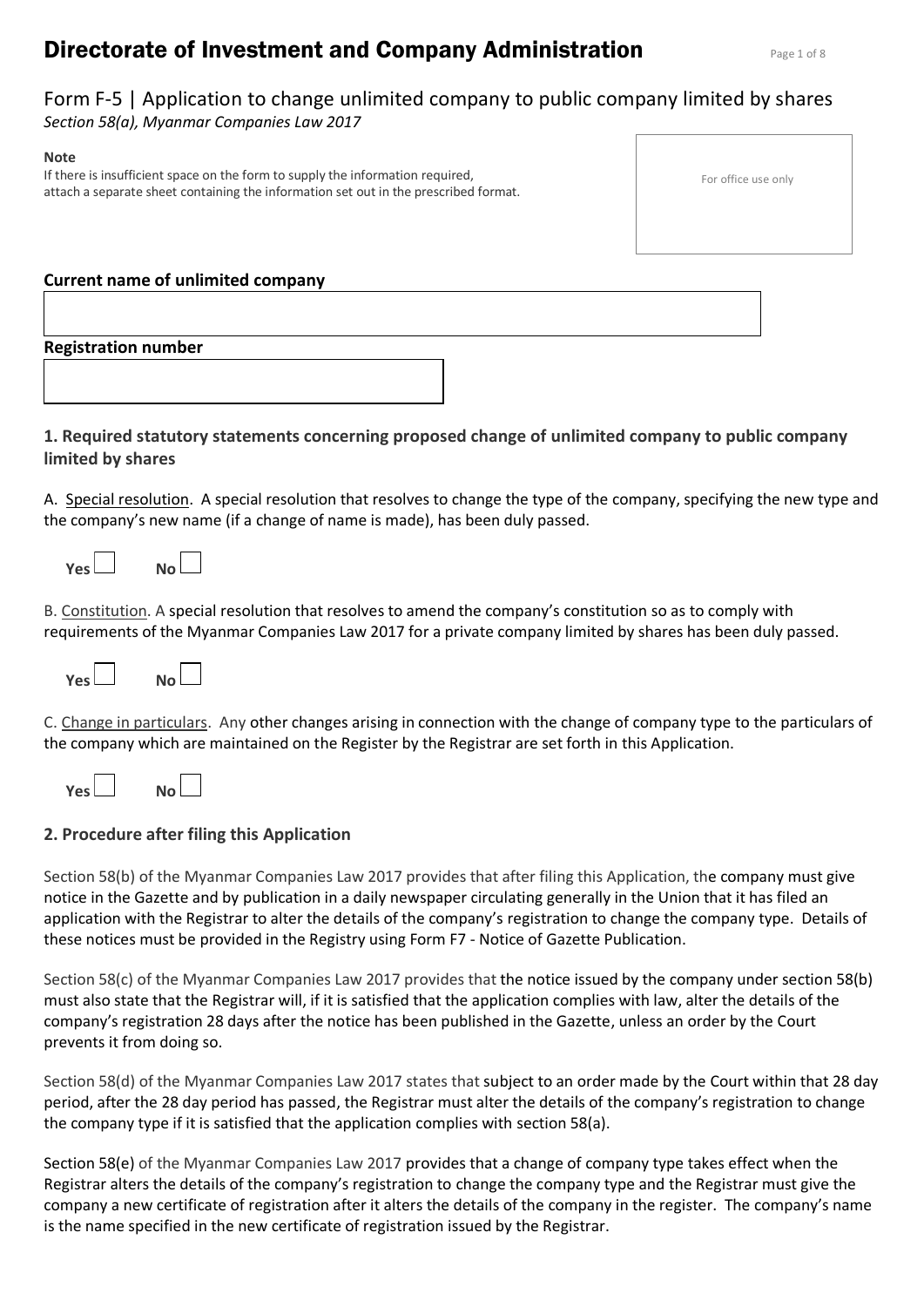#### **3. Proposed new name of company**

*Note: must have "Public Company Limited" or "PCL" as the last words of its name*

## **Proposed name of company in English (required)**

## **Proposed name of company in Myanmar language (optional)**

If the proposed name of company is identical to, or closely resembles, the name of a company which is already registered, the name can only be used if the other company is in the course of being dissolved and a copy of the dissolving company's consent is attached to this Application, if applicable.

# **4. Upon the change company will be a foreign company: Yes**  $\Box$  **No**

*A "foreign company" means a company incorporated in the Union in which an overseas corporation or other foreign person (or combination of them) owns or controls, directly or indirectly, an ownership interest of more than thirty-five per cent.*

## **5. Name, address and other information for each director**

**By signing this Application, the Company affirms that the persons named below are the directors of the company. The Company attests that each person named as a Director has consented in writing to act in this capacity.**

- *Notes 1) The company must hold evidence of each director's written consent with the company records.*
	- *2) The company must have at least three directors, at least one of whom must be a Myanmar citizen who is ordinarily resident in the Union.*
	- *3) You must provide the name and address for each director in English. You may also provide the name in Myanmar language.*
	- *4) If there are more than 3 directors please submit additional pages with this Application that contain the required information.*
	- *5) A copy of each director's national registration card (N.R.C) for Myanmar citizens and passport for foreign citizens must be attached to this Application.*

# **A. First director**

#### **Full name in English (required)**

**Former name of this person, if applicable, in English**

**Full name in Myanmar (optional)**

**Former name of this person, if applicable, in Myanmar language (optional)**

**Nationality N.R.C. (for Myanmar citizens) / Passport (for foreign citizens only)**

**Other nationalities, if applicable**

**Business occupation, if any**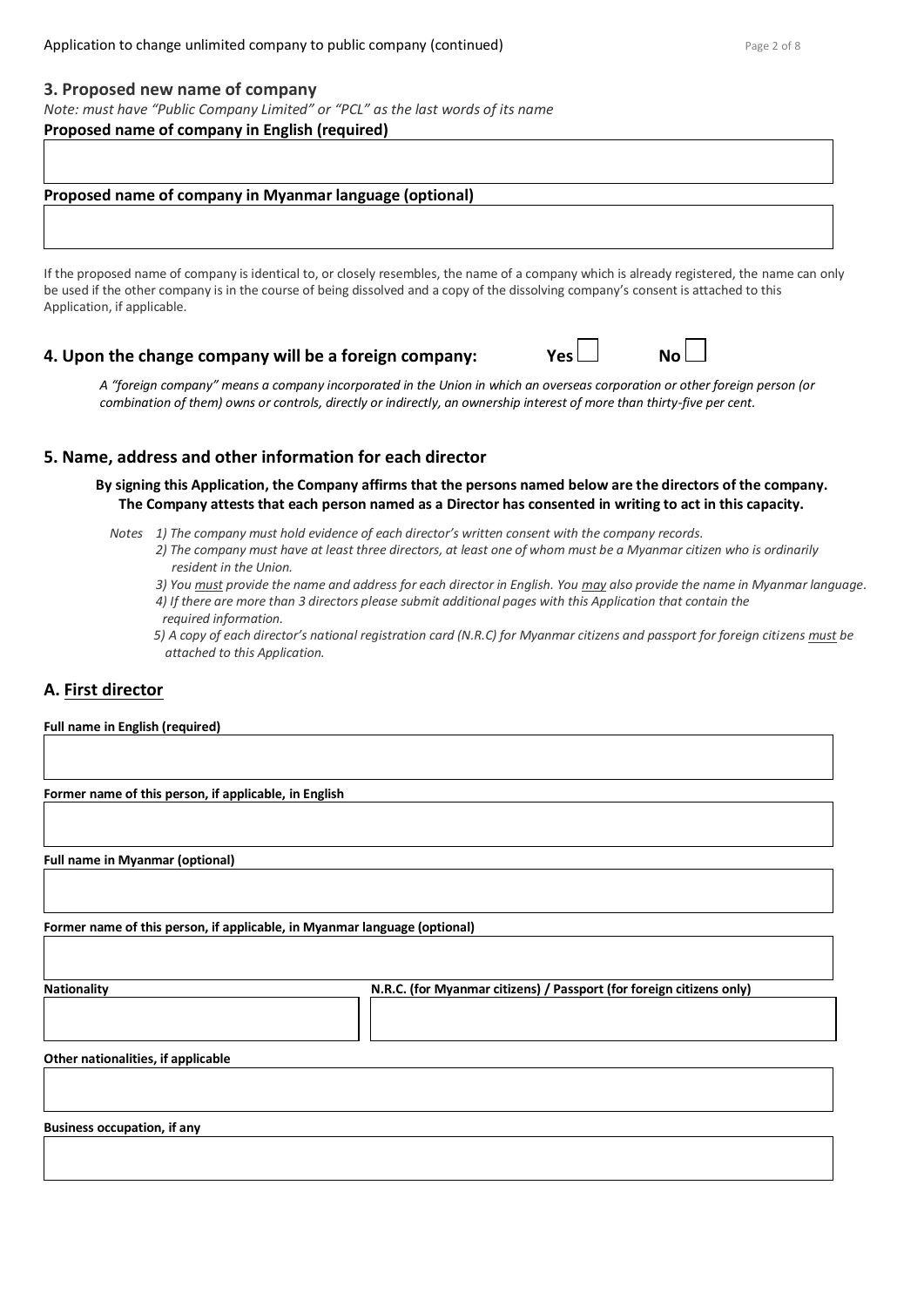Application to change unlimited company to public company (continued) Application to change 3 of 8

| Gender<br>Female<br>Male          | Date of birth                                                                    |         |                     |
|-----------------------------------|----------------------------------------------------------------------------------|---------|---------------------|
|                                   | Usual residential address for this director in English (required)                |         |                     |
| Street number and street name     |                                                                                  |         |                     |
|                                   |                                                                                  |         |                     |
| Unit, level, etc. (if applicable) |                                                                                  |         |                     |
|                                   |                                                                                  |         |                     |
| Quarter/City/Township             |                                                                                  |         |                     |
|                                   |                                                                                  |         |                     |
| State/Region                      |                                                                                  | Country | Postcode (optional) |
|                                   |                                                                                  |         |                     |
|                                   | Email address (optional, but an email is required to receive notifications)      |         |                     |
|                                   |                                                                                  |         |                     |
|                                   | Phone Number (optional, but a phone number is required to receive notifications) |         |                     |

# **B. Second director**

# **Full name in English (required)**

| Former name of this person, if applicable, in English |                                                                           |
|-------------------------------------------------------|---------------------------------------------------------------------------|
|                                                       |                                                                           |
|                                                       |                                                                           |
| <b>Full name in Myanmar (optional)</b>                |                                                                           |
|                                                       |                                                                           |
|                                                       |                                                                           |
|                                                       | Former name of this person, if applicable, in Myanmar language (optional) |
|                                                       |                                                                           |
|                                                       |                                                                           |
| <b>Nationality</b>                                    | N.R.C. (for Myanmar citizens) / Passport (for foreign citizens only)      |
|                                                       |                                                                           |
|                                                       |                                                                           |
| Other nationalities, if applicable                    |                                                                           |
|                                                       |                                                                           |
|                                                       |                                                                           |
| <b>Business occupation, if any</b>                    |                                                                           |
|                                                       |                                                                           |
|                                                       |                                                                           |
|                                                       |                                                                           |
| Gender                                                | Date of birth                                                             |
| Female<br>Male                                        |                                                                           |
|                                                       |                                                                           |
|                                                       |                                                                           |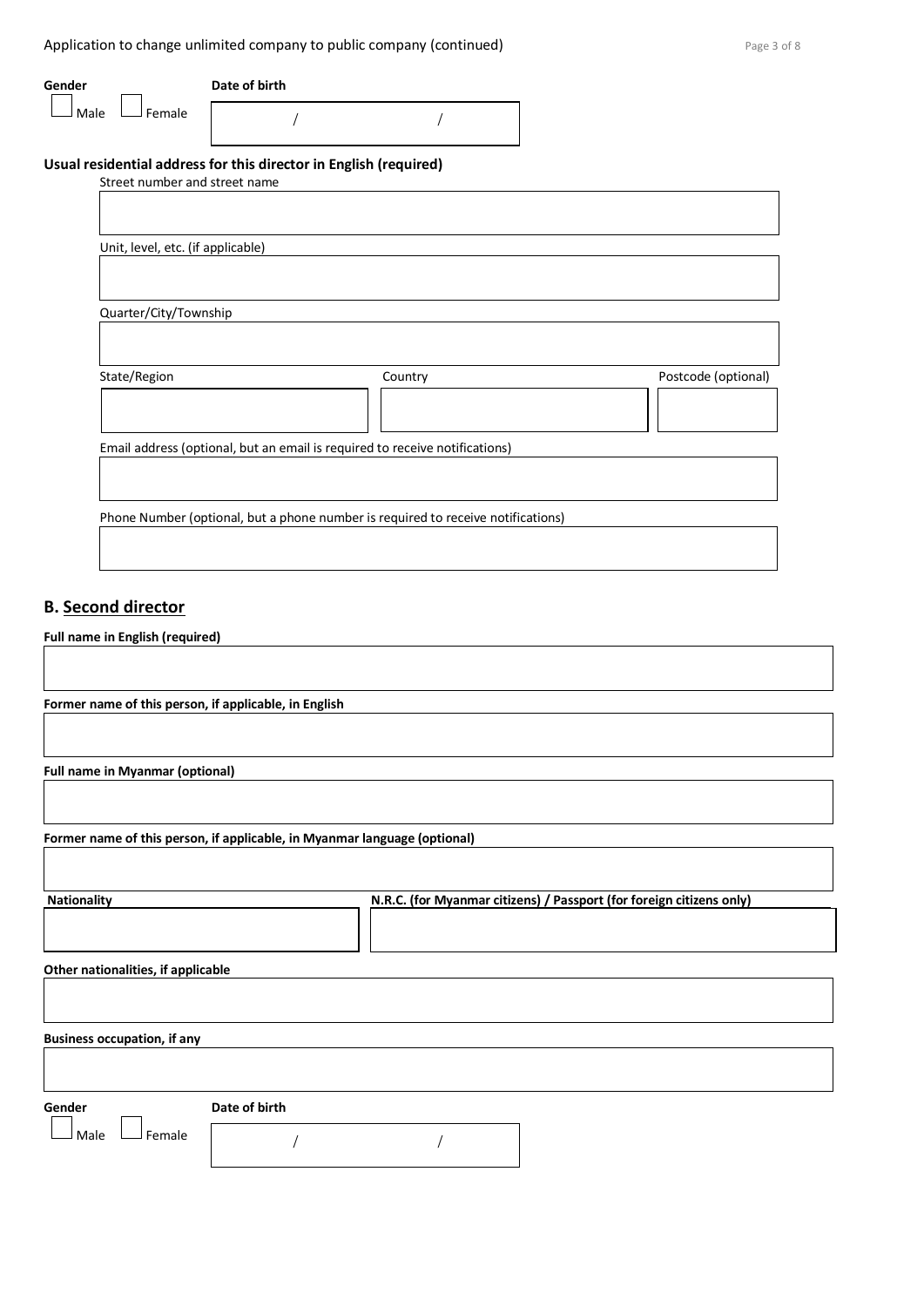## **Usual residential address for this director in English (required)**

| Street number and street name     |                                                                                  |                     |
|-----------------------------------|----------------------------------------------------------------------------------|---------------------|
|                                   |                                                                                  |                     |
|                                   |                                                                                  |                     |
| Unit, level, etc. (if applicable) |                                                                                  |                     |
|                                   |                                                                                  |                     |
|                                   |                                                                                  |                     |
| Quarter/City/Township             |                                                                                  |                     |
|                                   |                                                                                  |                     |
|                                   |                                                                                  |                     |
| State/Region                      | Country                                                                          | Postcode (optional) |
|                                   |                                                                                  |                     |
|                                   |                                                                                  |                     |
|                                   | Email address (optional, but an email is required to receive notifications)      |                     |
|                                   |                                                                                  |                     |
|                                   |                                                                                  |                     |
|                                   | Phone Number (optional, but a phone number is required to receive notifications) |                     |
|                                   |                                                                                  |                     |
|                                   |                                                                                  |                     |
|                                   |                                                                                  |                     |

# **C. Third director**

**Full name in English (required)**

**Former name of this person, if applicable, in English**

**Full name in Myanmar (optional)**

**Former name of this person, if applicable, in Myanmar language (optional)**

| <b>Nationality</b>                                                                                 | N.R.C. (for Myanmar citizens) / Passport (for foreign citizens only) |  |
|----------------------------------------------------------------------------------------------------|----------------------------------------------------------------------|--|
|                                                                                                    |                                                                      |  |
| Other nationalities, if applicable                                                                 |                                                                      |  |
|                                                                                                    |                                                                      |  |
| <b>Business occupation, if any</b>                                                                 |                                                                      |  |
|                                                                                                    |                                                                      |  |
| Date of birth<br>Gender                                                                            |                                                                      |  |
| Female<br>Male                                                                                     |                                                                      |  |
| Usual residential address for this director in English (required)<br>Street number and street name |                                                                      |  |
|                                                                                                    |                                                                      |  |
|                                                                                                    |                                                                      |  |
| Unit, level, etc. (if applicable)                                                                  |                                                                      |  |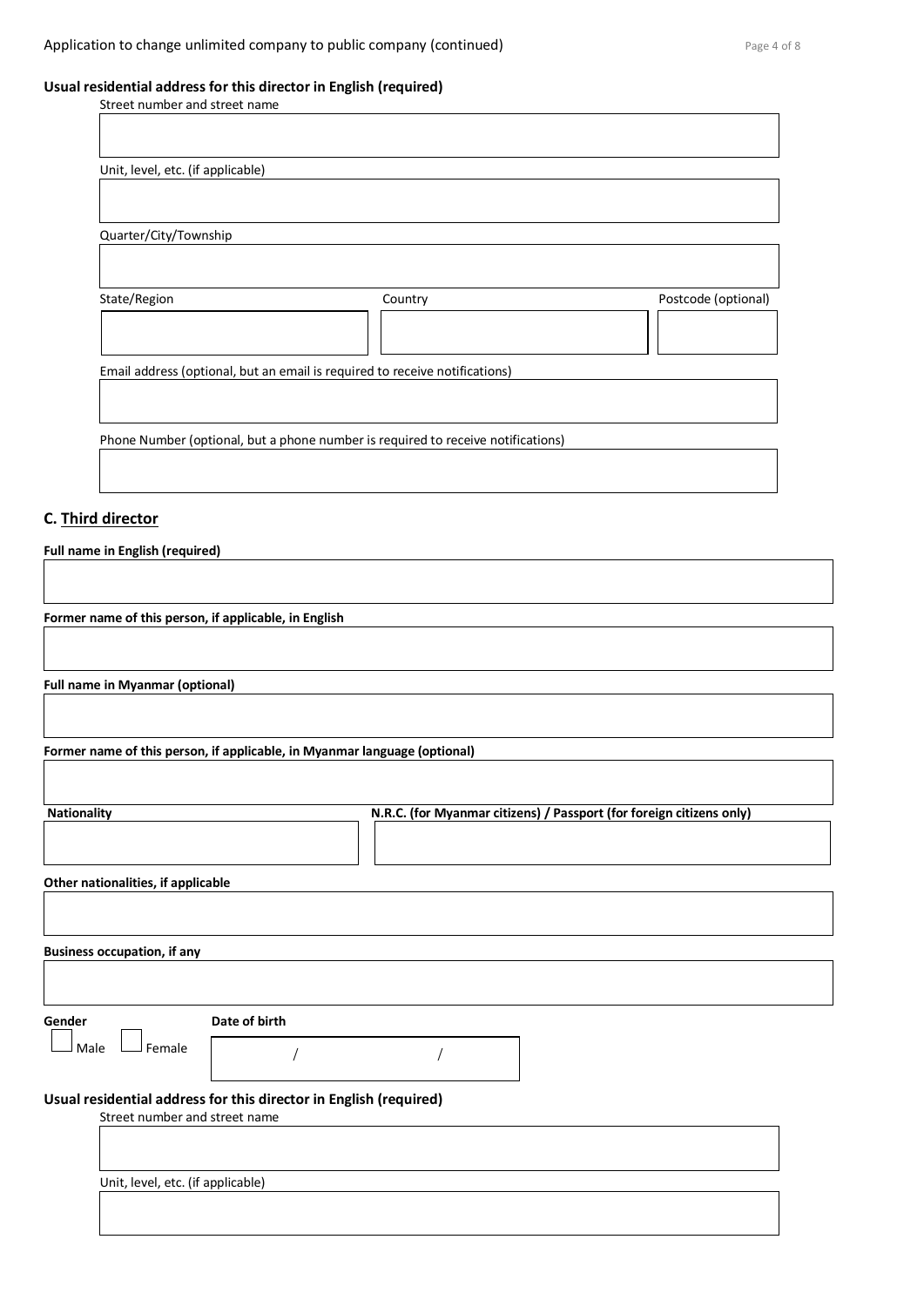| Quarter/City/Township |                                                                                        |                     |
|-----------------------|----------------------------------------------------------------------------------------|---------------------|
| State/Region          | Country<br>Email address (optional, but an email is required to receive notifications) | Postcode (optional) |
|                       |                                                                                        |                     |
|                       | Phone Number (optional, but a phone number is required to receive notifications)       |                     |

# **6. Name, address and other information for secretary, if applicable**

A company may have a secretary, but this is not required.

*By signing this Application, the company affirms that the person named below is the secretary of the company. The company attests that the person named as secretary has consented in writing to act in this capacity.*

*Note: 1) The company must hold evidence of the secretary's written consent with the company records. 2) A copy of the secretary's national registration card (N.R.C) for Myanmar citizens and passport for foreign citizens must be attached to this Application*

**Full name in English (required)**

**Former name of this person, if applicable, in English**

**Full name in Myanmar (optional)**

**Former name of this person, if applicable, in Myanmar language (optional)**

| <b>Nationality</b>                              |               | N.R.C. (for Myanmar citizens) / Passport (for foreign citizens only) |  |  |
|-------------------------------------------------|---------------|----------------------------------------------------------------------|--|--|
|                                                 |               |                                                                      |  |  |
| Other nationalities, if applicable              |               |                                                                      |  |  |
|                                                 |               |                                                                      |  |  |
|                                                 |               |                                                                      |  |  |
| <b>Business occupation, if any</b>              |               |                                                                      |  |  |
|                                                 |               |                                                                      |  |  |
|                                                 |               |                                                                      |  |  |
| Gender                                          | Date of birth |                                                                      |  |  |
| Female<br>Male                                  |               |                                                                      |  |  |
| Usual residential address in English (required) |               |                                                                      |  |  |
| Street number and street name                   |               |                                                                      |  |  |
|                                                 |               |                                                                      |  |  |
|                                                 |               |                                                                      |  |  |
| Unit, level, etc. (if applicable)               |               |                                                                      |  |  |
|                                                 |               |                                                                      |  |  |
|                                                 |               |                                                                      |  |  |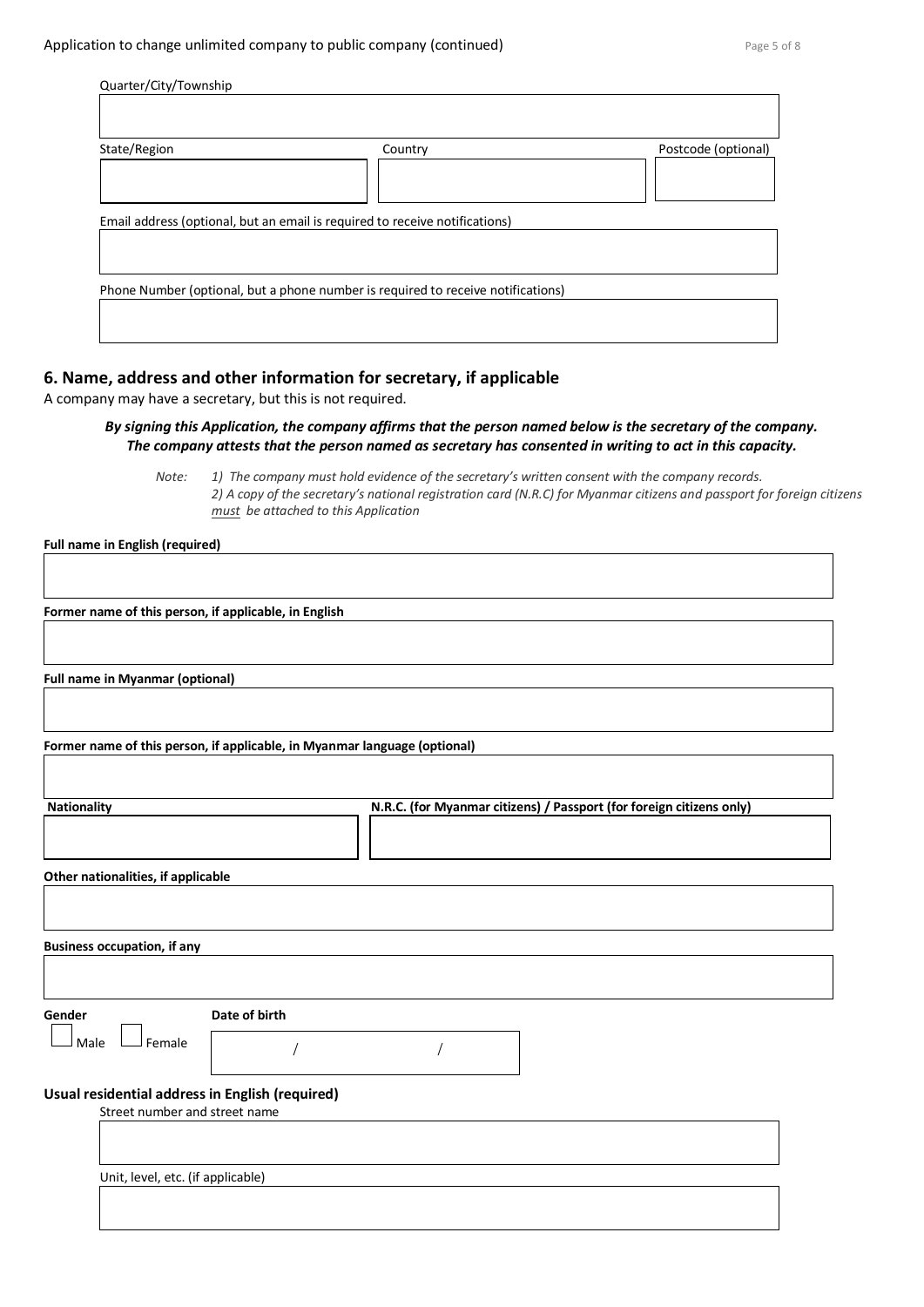| Quarter/City/Township |         |                     |
|-----------------------|---------|---------------------|
|                       |         |                     |
| State/Region          | Country | Postcode (optional) |
|                       |         |                     |
|                       |         |                     |
|                       |         |                     |
| Email address         |         |                     |
|                       |         |                     |
|                       |         |                     |
|                       |         |                     |
| Phone Number          |         |                     |

# **7. Registered office address in English**

| Street number and street name     |         |                     |
|-----------------------------------|---------|---------------------|
|                                   |         |                     |
|                                   |         |                     |
| Unit, level, etc. (if applicable) |         |                     |
|                                   |         |                     |
|                                   |         |                     |
|                                   |         |                     |
| Quarter/City/Township             |         |                     |
|                                   |         |                     |
|                                   |         |                     |
| State/Region                      | Country | Postcode (optional) |
|                                   |         |                     |
|                                   |         |                     |
|                                   |         |                     |
|                                   |         |                     |

# **8. Address of principal place of business in the Union in English (if different to registered office)** Street number and street name

| Postcode (optional) |
|---------------------|
|                     |
| Country             |

## **9. Share capital**

#### **A. Total number of shares of all classes to be issued by the company:**

**B. The currency in which the company's share capital is to be denominated: (MMK or USD)**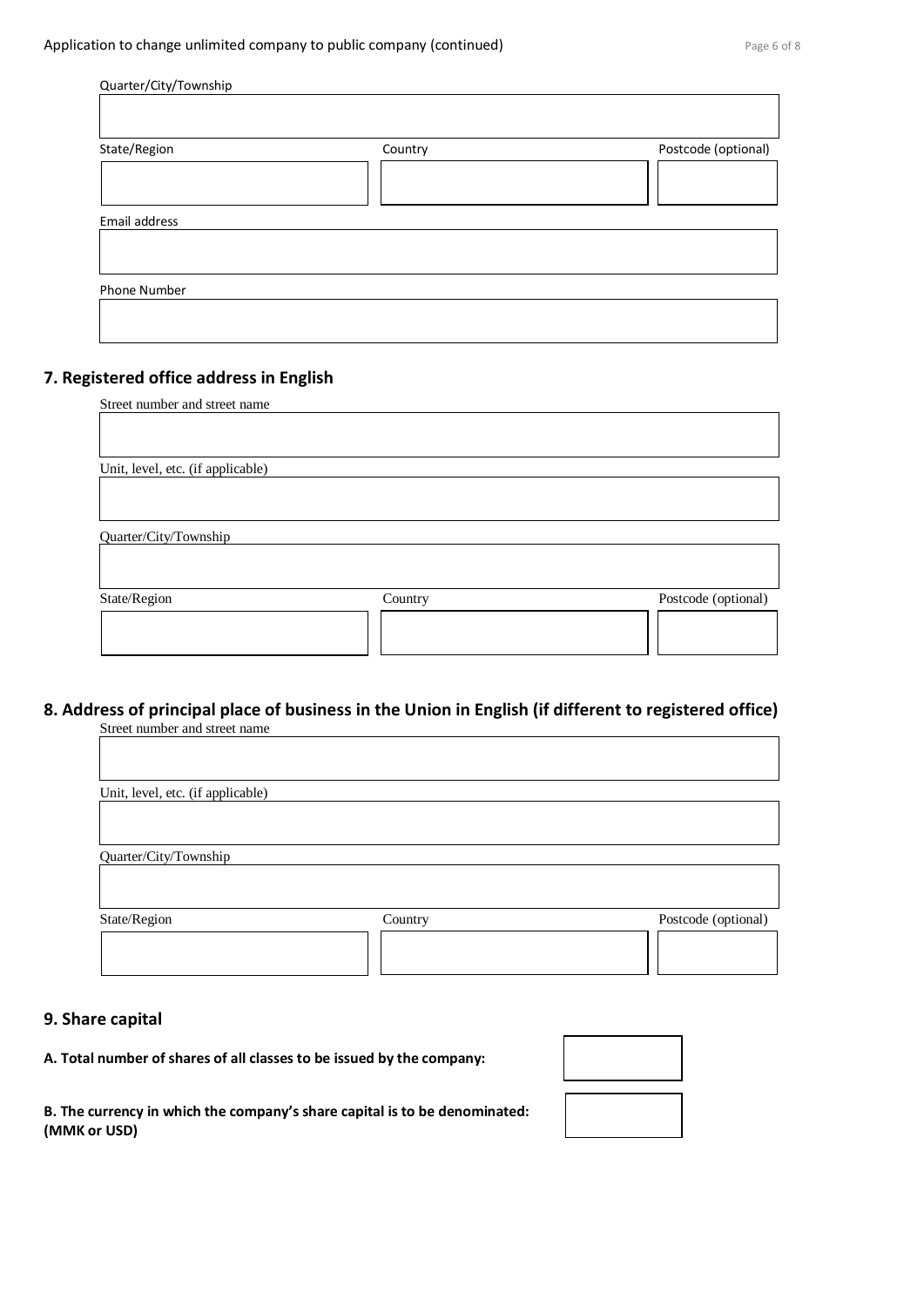| Ν |  |  |  |
|---|--|--|--|
|   |  |  |  |

*This question only applies if the company has a member which is a corporate entity. "Ultimate holding company", in relation to a body corporate, means a body corporate that is a holding company of the first-mentioned body corporate and is itself not a subsidiary of any body corporate.*

# **Name of ultimate holding company Registration number (if applicable) Jurisdiction of incorporation**

#### **D. Share capital structure**

| Share class code | Full title of class if not listed in the share<br>class code table below | Total number<br>of shares | Total amount paid on<br>these shares (if<br>applicable) | Total amount unpaid<br>on these shares (if<br>applicable) |
|------------------|--------------------------------------------------------------------------|---------------------------|---------------------------------------------------------|-----------------------------------------------------------|
|                  |                                                                          |                           |                                                         |                                                           |
|                  |                                                                          |                           |                                                         |                                                           |
|                  |                                                                          |                           |                                                         |                                                           |

*The following are standard share codes that may be used to complete the table above. If the company will have a class of shares that does not appear in this table below please enter the full title of the class in the space provided above.*

| Share class code | <b>Full title of share class</b> |
|------------------|----------------------------------|
| <b>ORD</b>       | Ordinary                         |
| A                | Class A shares                   |
| B                | Class B shares                   |
|                  | Class C shares                   |
| <b>EMP</b>       | Employee's shares                |
| <b>MGM</b>       | Management shares                |
| <b>RED</b>       | Redeemable shares                |
| PRF              | Preference shares                |
| <b>REDP</b>      | Redeemable-Preference shares     |

## **10. Members**

## **1. Number of members**

A public company may have any number of members.

## **2. List of members**

The company must attach to this Application a list of members which includes the following information:

a) If the member is a natural person, provide their full legal name and address in English, nationality, N.R.C (for Myanmar citizens) or passport number (for foreign citizens), gender and date of birth.

b) If the member is another entity registered in the Union (such as another company or registered overseas corporation), provide the entity name and registration number.

c) If the member is an entity that is not registered in the Union (such as a non-registered overseas company), provide the entity name, registration number (if any), address, jurisdiction, and contact person information.

d) For every member, state the number and class of shares to be issued to that member and the amount that member agrees to pay for each share. Please submit additional pages containing all required information for members with this Application.

## *By signing this Application, the company hereby certifies that the company has attached a true and correct list of members and attests that each person named as a member has consented in writing to act in this capacity and subscribe for the shares to be allotted to them.*